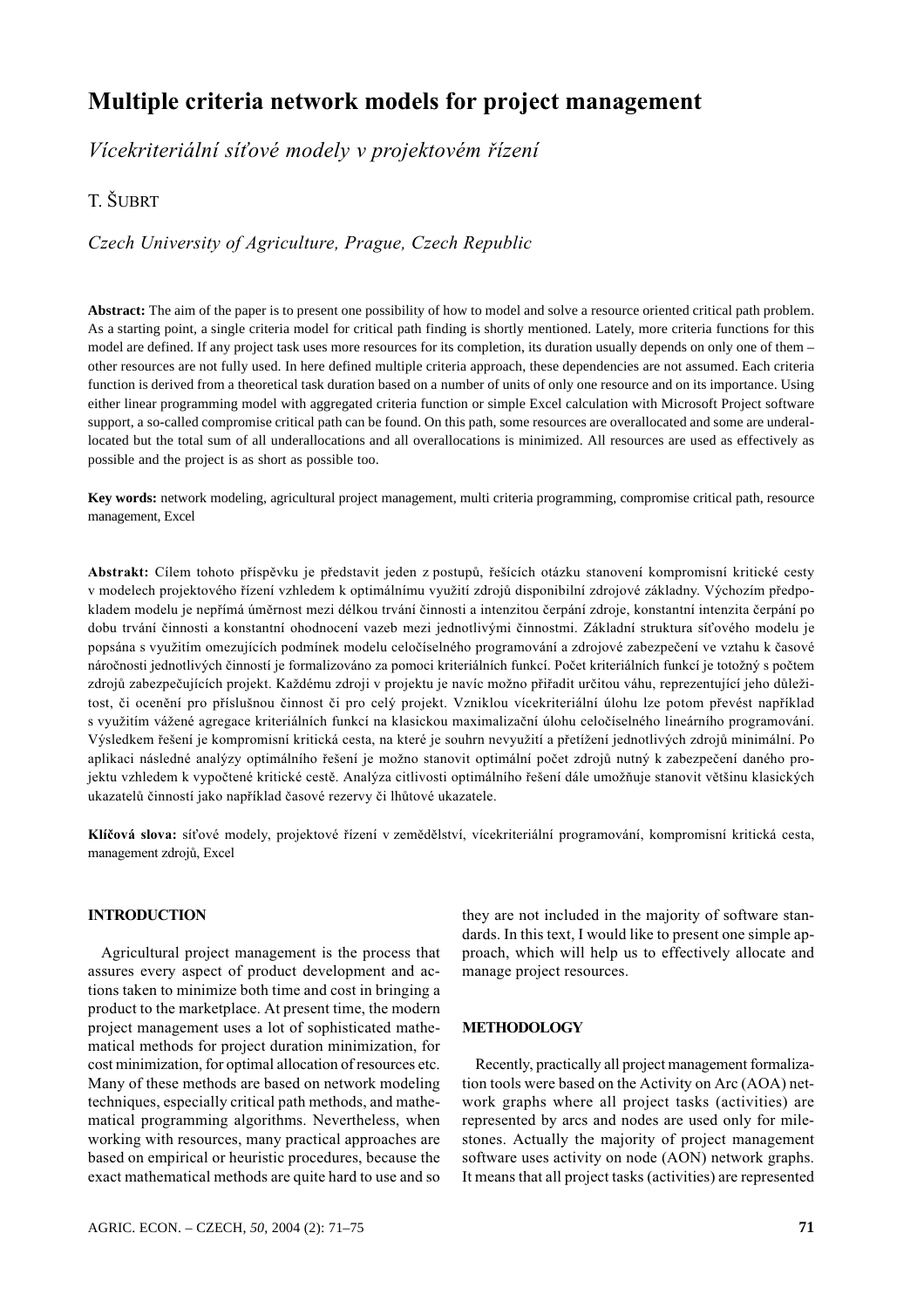by nodes and their relationships by arcs. When finding critical path, each project task can either be critical or noncritical. Let us remind that critical path is very important for some project terms and deadlines because the delaying critical task will cause delay of the project finish date. My further approach is primarily based on mathematical model of the AON network model. This model is a simply modified integer programming linear model and all approaches below can be described using this model. In the following text, no such mathematical model will be formalized (for more details about this model see Subrt 2001) but the whole idea and approach will be demonstrated on a practical example from product marketing branch.

The aim of my approach is to show how to use resources in project management projects in a better way, more effectively. This approach deals mostly with the resources "type of work" (labor forces) because material resources have different features not suitable for the type of calculations mentioned below.

As a starting point, let us suppose a project formalized in a network graph. Theoretically, no matter if we shall use an Activity on Arc graph or an Activity on Node graph but AON one is more wide-spread and allows to model more complicated project management situations (for example various types of task dependencies etc.). All later notations will assume AON graphs. Network graphs in project management we usually use to calculate length of the project, analyze structure of critical path; to analyze noncritical tasks (paths) slacks etc. For most of this calculation, we have to assume fixed duration of a task (usually deterministic), which in every real situation depends on resources assigned to it and on the amount of available resource work. (Note that no task in the universe can be completed without a resource!)

Let us assume there is  $s$  resources available for the project and  $s_i$ ,  $s_i \leq s$ , resources assigned to *i*-th task. Classical methods assume that the task duration depends only on a critical resource, it means on a resource which amount of work and number of assigned units determines these duration. The duration of a task can be defined as

$$
t_i = \max_{k=1,2,...,s_i} (\frac{v_i^k}{r_i^k})
$$

where  $t_i$  is a *i*-th task duration,  $v_i^k$  is an amount of work for one k-th resource unit needed for *i*-th task completion,  $r_i^k$ is a number of  $k$ -th resource units assigned to  $i$ -th task and  $s_i$  is a number of resources assigned to *i*-th task. The  $r$ -th resource is called critical when

$$
\frac{v_i^r}{r_i^r} = \max_{k=1,2,\dots,s_i} \left(\frac{v_i^k}{r_i^k}\right)
$$

All other resources assigned to this task are not fully used and we call them underallocated. It means that practically on each task in a project, one or more resources are not effectively used. Of course after completion of the adequate part of work, these resources can be assigned to another task and lag times can be minimized but in practice this policy does not work so properly (for more information see Critical Chain Approach Goldratt 1999). Calculating the project (using mathematical programming model or by modified CPM method) we obtain critical path, where critical resources are optimally (100%) allocated and all other resources are underallocated. On noncritical paths critical resources are 100% allocated too but due to slacks on noncritical tasks 100% allocation of these resources cannot be guaranteed on the whole length of any noncritical path. Applying cost coefficient sensitivity analysis (or task slack analysis), a detailed result of the possible infectiveness of resource usage can be done. This classical approach can be called "single criteria" because while searching critical path, the mathematical programming model with only one criteria function in the form of "project duration maximization" is used.

# Multiple criteria approach – compromise critical path

In a multiple criteria approach let us assume theoretical dependencies of task duration on each resource separately. It means that each task has as many theoretical durations as the number of resources assigned to it and the whole model has as many theoretical critical paths as the number of all resources defined.

The idea of methods mentioned below is to aggregate all these "individual" critical paths into one "compromise" critical path where no resource can be defined as critical and where the sum of resource overallocations is minimized and the sum of resource underallocations is minimized too. Analyzing these over (under) allocations by the application of sensitivity analysis methods, each tasks assignment can be minimally modified to obtain a solution with resource assignments as good as it gets.

For solving this kind of multiple criteria model, many algorithms are available e.g. single criteria optimization with others as constraints, weighted goal programming, criteria function aggregation, etc. The most suitable approach seems to be the last one - criteria functions aggregation. First two are not very efficient because in fact only one critical path exists and the decision maker has no reason to limit the theoretical duration of nonexistent paths. There are many ways of how to aggregate these criteria functions. The most effective one for this purpose seems to be a convex linear combination of criteria functions coefficients. In fact these convex linear combination of coefficients – in the meaning of criteria functions normalized weights – represent a relative importance of each resource for the project or for the individual task where the concrete resource is assigned. This relative importance of a resource can be expressed for instance by its cost, by its credibility, by risk of its use etc.

Solving mathematical programming model, we obtain a compromise critical path and its length determining project duration. On this path (and on some other paths) too), some resources are overallocated (some task have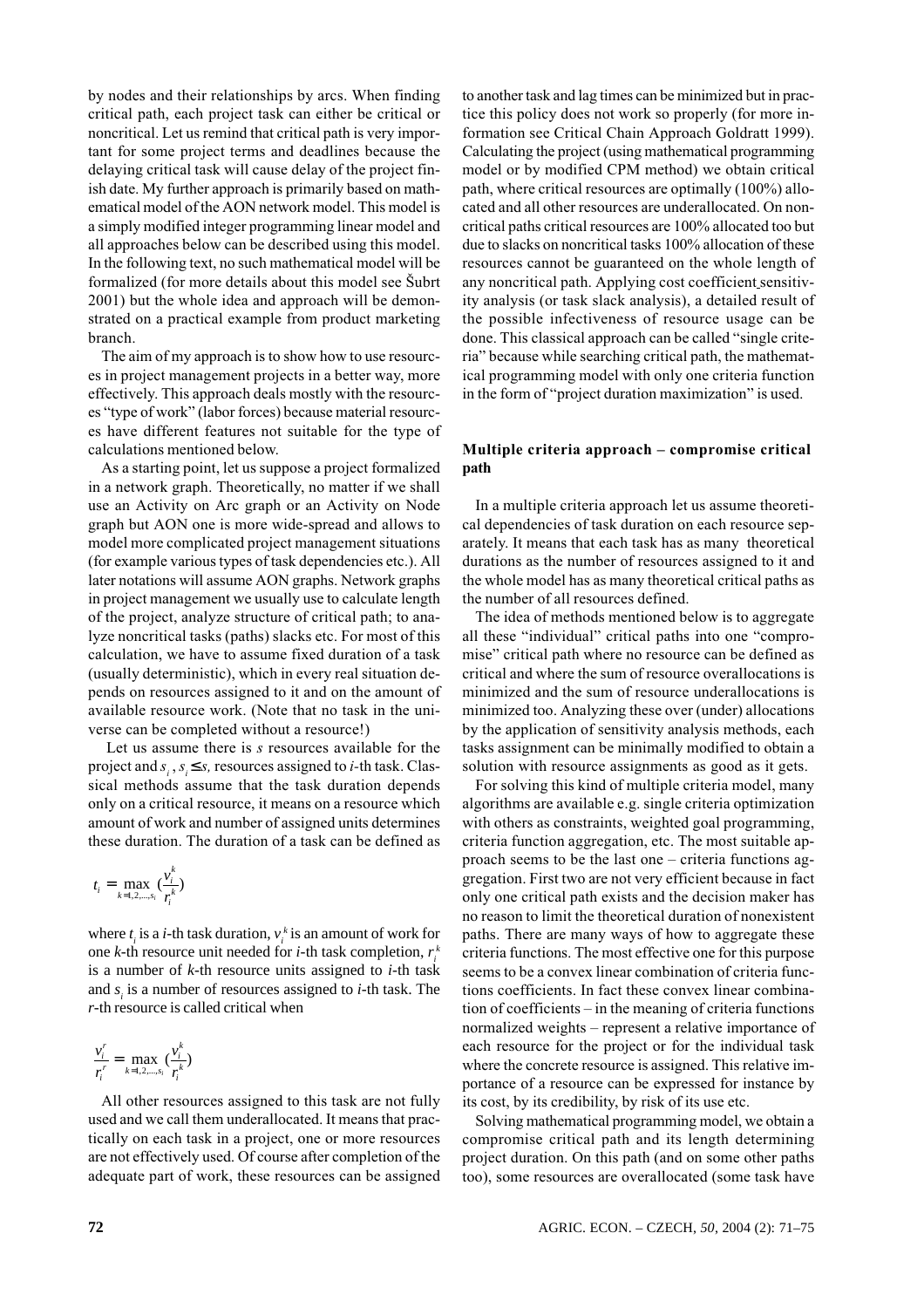not enough resources for their realization) and some of them are underallocated (these ones have free capacities) but the total sum of under allocation and over allocation is minimized and relatively balanced. The higher a resource's weight was set the lover its over (under) allocation is. The theoretical duration of each critical task is

$$
t_i' = \sum_{k=1}^s w^k \frac{v_i^k}{r_i^k}
$$

where  $w_k$  is a weight of k-th resource. From this formula, the theoretical amount of resources needed for task completion could be defined as

$$
r_i^{\prime k} = w^k \frac{v_i^k}{t_i^{\prime}}
$$

If the difference  $\Delta r_i^k = r_i^{\prime k} - r_i^k$  is positive then the k-th resource is underallocated and  $\Delta r_i^k$  of its units is free. If the difference  $\Delta r_i^k$  is negative then the k-th resource would be overallocated and the number of its units assigned must increase by  $|\Delta r_i^k|$  to complete the task in time. If the majority of resources from resource pool are assigned to all tasks, we can use global resource weights  $(w^k)$  for the whole project, i.e.

$$
\sum_{k=1}^s w^k = 1
$$

When there are many different resources working on separate tasks it is better to use individual weights for each task  $(w_i^k)$ , it means to use weights where

$$
\sum_{k=1}^{s} w_i^k = 1, \ i = 1, 2, ..., n
$$

#### **RESULTS**

Let us have a small part of large marketing project called "Evaluate Business Approach, Potential Risks and Rewards". This project part has been formalized in an AON network. It has 8 tasks (nodes) and 6 resources assigned to them. Each node in the graph includes the following information: Task ID, Task Name and Assigned Resources Names. Table 1 shows the amount of resource work needed for task completion.

Firstly let us apply classical approach where each task duration is defined as

$$
t_i = \max_{k=1,2,...,s_i} (\frac{v_i^k}{r^k})
$$

so  $t_1 = 12$ ,  $t_2 = 10$ ,  $t_3 = 12$ ,  $t_4 = 24$ ,  $t_5 = 24$ ,  $t_6 = 24$ ,  $t_7 = 8$  and  $t<sub>s</sub> = 12$ . Using this approach, we have to keep in mind that Parker is assigned only to 66.7% of first task's duration. It should mean either that be utilises only 66.7% of his capacity, that his intensity of work shows 33.3% decrease, or that he can start 4 hours later than Johnson, or that he can be finished 4 hours before Johnson etc. Applying either CPM method or mathematical programming model with single criteria function

$$
12t_1 + 10t_2 + 12t_3 + 24t_4 + 24t_5 + 24t_6 + 8t_7 + 12t_8
$$
 ... max

we obtain critical path  $1-3-4-5-7-8$  and its length (project duration) 92h. Analyzing resources on this path, we can see that that the efficiency of its usage is relatively poor but no resource is overallocated (see Table 3).

Now let us apply multiple criteria approach. Theoretically we can define as many individual critical paths (criteria functions) as the number of resources in the project is and a multiple criteria-programming problem arise. For instance CP for Smith can be described by criteria function

$$
10t_2 + 18t_3...
$$
 max

its structure will be 2–4 and its length 28h. Let us assume each resource has individual weight depending on its importance for the concrete task (see Table 2). For effective solving of this problem, we have to find the way of how to aggregate these individual critical paths into one.



Figure 1. Corresponding part of the marketing project AON graph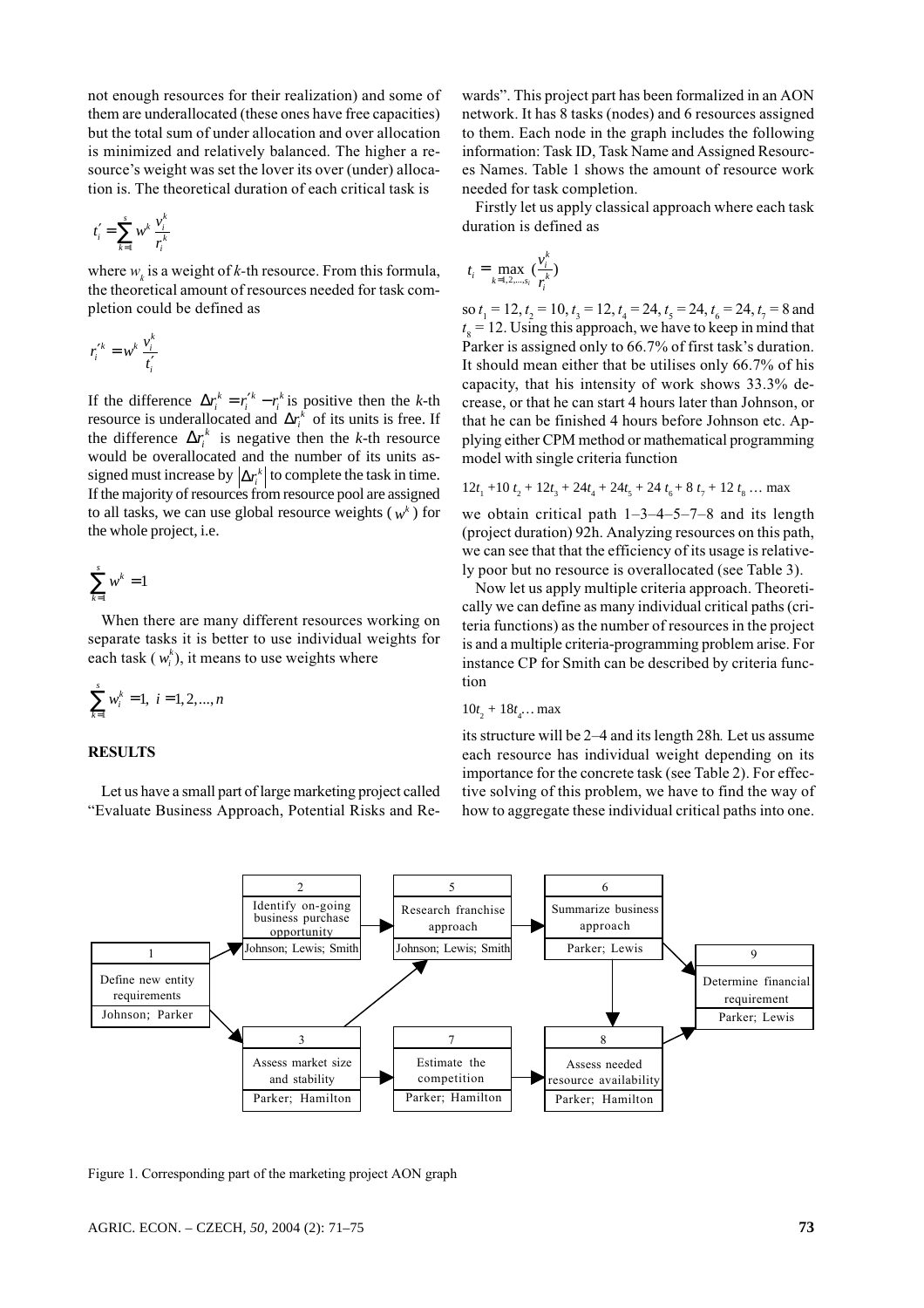Table 1. Amount of resource work needed for each task completion (hours)

| Task ID       |    | 2  | 3  | 4  |    | 6  |   | 8  |
|---------------|----|----|----|----|----|----|---|----|
| Resource name |    |    |    |    |    |    |   |    |
| Parker        | 8  |    | 12 |    | 24 | 24 | 8 | 12 |
| Hamilton      |    |    | 8  |    |    | 12 | 8 |    |
| Lewis         |    | 10 |    | 24 | 18 |    |   | 12 |
| Smith         |    | 10 |    | 18 |    |    |   |    |
| Johnson       | 12 | 8  |    | 24 |    |    |   |    |

Table 2. Individual resource weights

| Task ID       |     | 2   | 3   | 4   |     | 6   |     | 8   |
|---------------|-----|-----|-----|-----|-----|-----|-----|-----|
| Resource name |     |     |     |     |     |     |     |     |
| Parker        | 0.4 |     | 0.2 |     | 0.5 | 0.7 | 0.5 | 0.8 |
| Hamilton      |     |     | 0.8 |     |     | 0.3 | 0.5 |     |
| Lewis         |     | 0.3 |     | 0.4 | 0.5 |     |     | 0.2 |
| Smith         |     | 0.6 |     | 0.3 |     |     |     |     |
| Johnson       | 0.6 | 0.1 |     | 0.3 |     |     |     |     |

Table 3. Important tasks characteristics obtained by classical approach

| Task ID                  |                  | 2   | 3            | 4            |              | 6   | −            | 8            |
|--------------------------|------------------|-----|--------------|--------------|--------------|-----|--------------|--------------|
| Task duration (h)        | 12               | 10  | 12           | 24           | 24           | 24  | 8            | 12           |
| Total slack (h)          | $\boldsymbol{0}$ | 2   | $\mathbf{0}$ | $\mathbf{0}$ | $\mathbf{0}$ | 24  | $\mathbf{0}$ | $\mathbf{0}$ |
| % of resource allocation |                  |     |              |              |              |     |              |              |
| Parker                   | 66.67            |     | 100          |              | 100          | 100 | 100          | 100          |
| Hamilton                 |                  |     | 66.7         |              |              | 50  | 100          |              |
| Lewis                    |                  | 100 |              | 100          | 75           |     |              | 100          |
| Smith                    |                  | 100 |              | 75           |              |     |              |              |
| Johnson                  | 100              | 80  |              | 100          |              |     |              |              |
| Critical path length (h) |                  |     |              |              | 92           |     |              |              |

Table 4. Important tasks characteristics obtained by compromise critical path approach

| Task ID                  |                  | 2        | 3    | 4            |                  | 6    | −            | 8              |
|--------------------------|------------------|----------|------|--------------|------------------|------|--------------|----------------|
| Task duration (h)        | 10.4             | 9.8      | 8.8  | 22.2         | 21               | 20.4 | 8            | 12             |
| Total slack (h)          | $\boldsymbol{0}$ | $\bf{0}$ |      | $\mathbf{0}$ | $\boldsymbol{0}$ | 23.8 | $\mathbf{0}$ | $\overline{0}$ |
| % of resource allocation |                  |          |      |              |                  |      |              |                |
| Parker                   | 76.92            |          | 136  |              | 114              | 118  | 100          | 100            |
| Hamilton                 |                  |          | 90.9 |              |                  | 58.8 | 100          |                |
| Lewis                    |                  | 102      |      | 108          | 85.7             |      |              | 100            |
| Smith                    |                  | 102      |      | 81.1         |                  |      |              |                |
| Johnson                  | 115.4            | 81.6     |      | 108          |                  |      |              |                |
| Critical path length (h) |                  |          |      |              | 83.4             |      |              |                |

According to the algorithm mentioned earlier, we apply the weighted additive aggregation, where task duration will be defined as

and so 
$$
t_1 = 0.4 \times 8 + 0.6 \times 12 = 10.4
$$
;  $t_2 = 9.8$ ,  $t_3 = 8.8$ ,  $t_4 = 22.2$ ,  $t_5 = 21$ ,  $t_6 = 20.4$ ,  $t_7 = 8$  and  $t_8 = 12$ . On the first task, Johnson is now about 15% overloaded and Parker about 23% underallocated (see Table 4). Increasing Parker's weight, his overallocation will decrease and decreasing Parker's weight, his overallocation will increase.